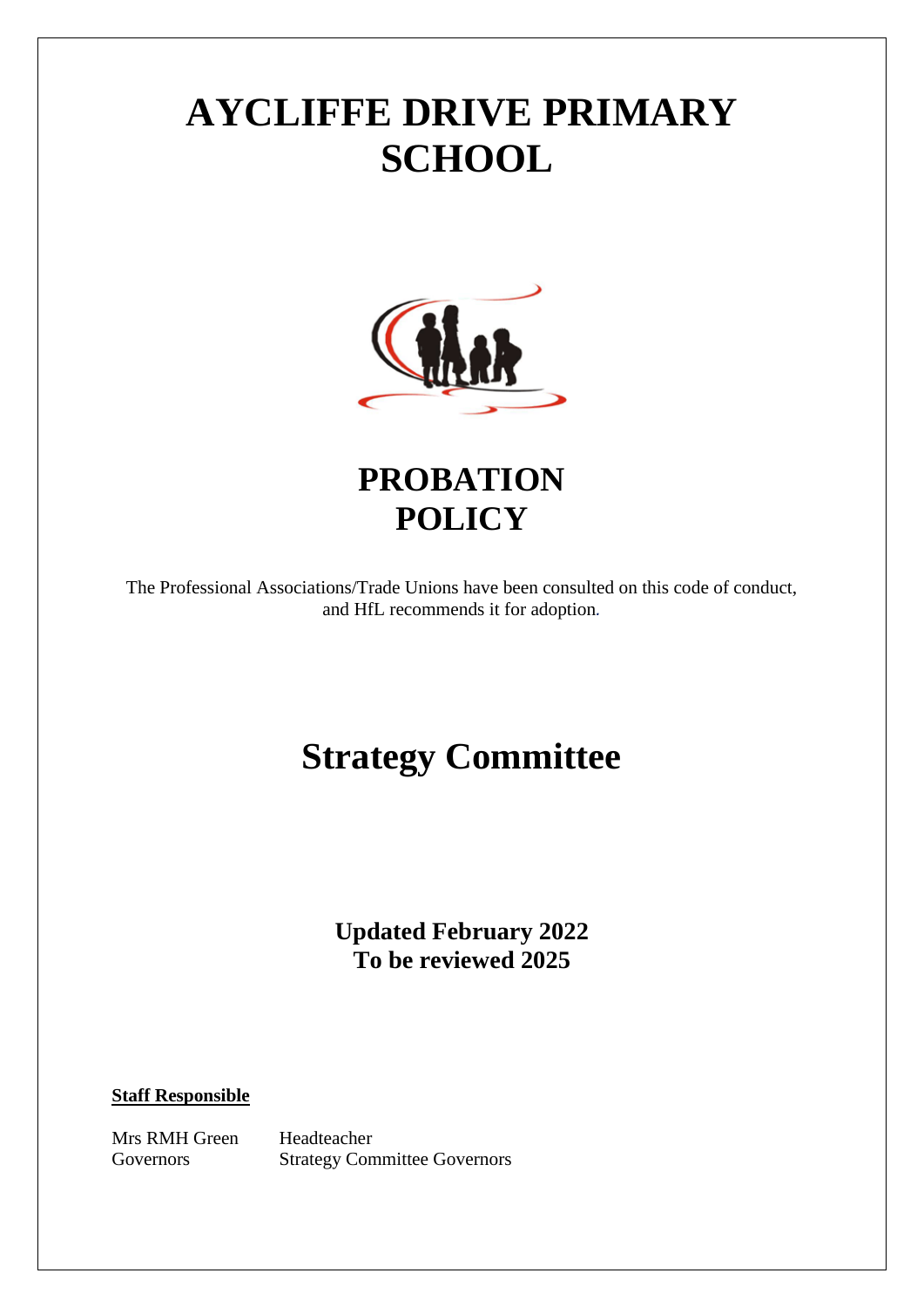### **Contents**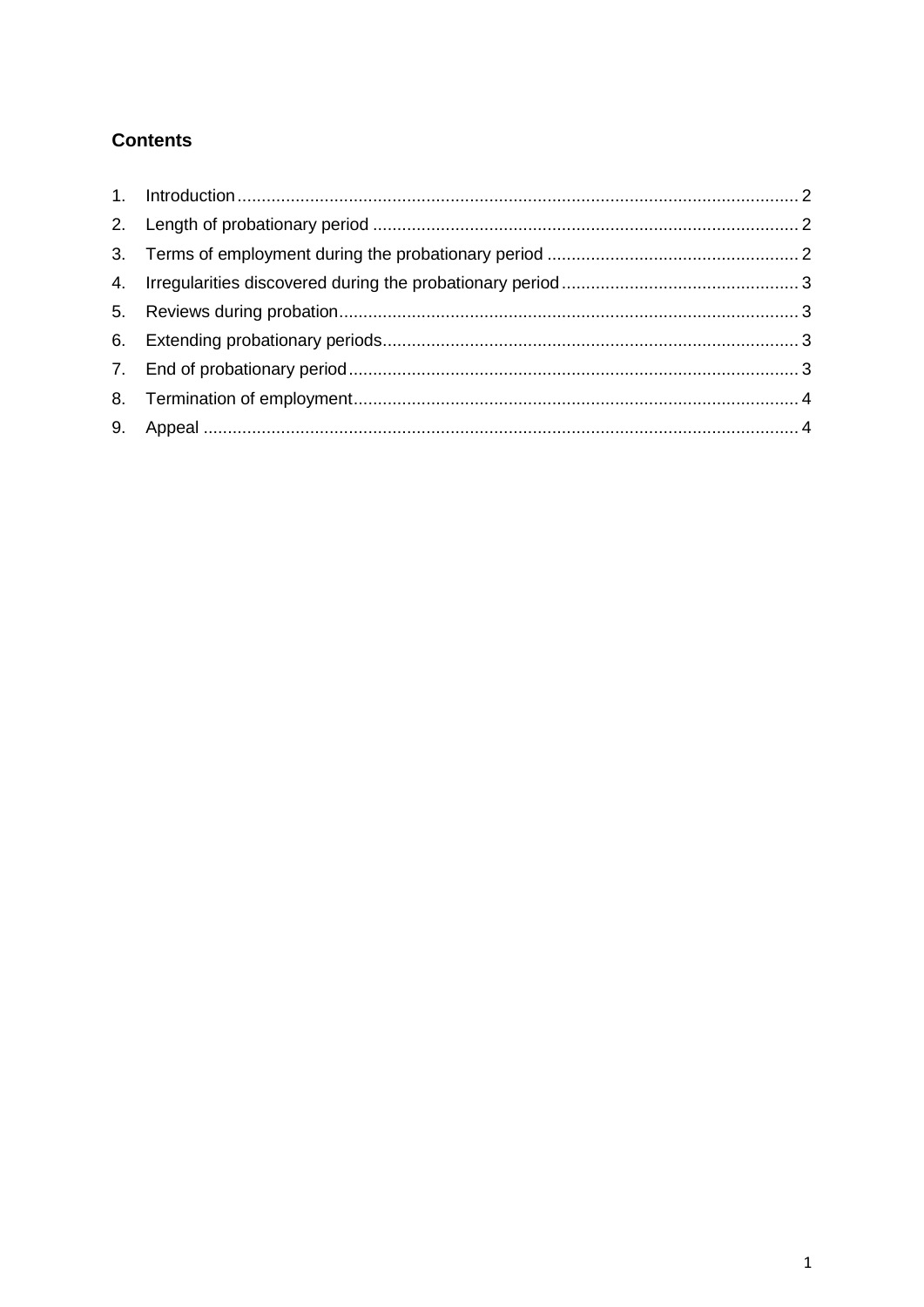### <span id="page-2-0"></span>**1. Introduction**

This policy applies to all new employees/support staff of the school, except those that have transferred from the same employer (i.e. Community and Voluntary Controlled Schools where the Local Authority is the employer)

#### *\*delete or amend exception sentence where the school is Voluntary Aided or Foundation*.

Where the employs an NQT undertaking their statutory induction, the provisions of this policy will not apply. The probationary period for these individuals will be managed in accordance with the current NQT Statutory Induction Framework in force at the time of their induction.

This policy is intended to allow both the employee and the employee's line manager to assess objectively whether or not the employee is suitable for the role. The School believes that the use of probationary periods increases the likelihood that new employees will perform more effectively in their permanent employment, once confirmed.

Line managers are responsible under this policy for ensuring that all new employees are properly monitored during their probationary period. If any problems arise, line managers should address these promptly. This will ensure that the employee is aware that some aspect of their performance or conduct is unsatisfactory and prevent the problem from escalating.

This procedure does not form part of any employee's contract of employment and it may be amended at any time. We may also vary this procedure, including any time limits, as appropriate in any case.

### <span id="page-2-1"></span>**2. Length of probationary period**

The School's standard period of probation is three/six months. For senior management, professional positions and roles with complex responsibilities, the School may wish to impose a longer probationary period of  $six/nine$ .

*\*delete or amend as required*

#### <span id="page-2-2"></span>**3. Terms of employment during the probationary period**

During the probationary period, employees will be subject to all the Terms and Conditions of their Contracts of Employment, including their contractual arrangements for notice periods during probation (if applicable).

In the event of a dismissal due to gross misconduct, termination will be summary dismissal, (i.e. dismissal without notice). Where the harm test (as defined in part four of [Keeping Children Safe in Education\)](https://www.gov.uk/government/publications/keeping-children-safe-in-education--2) is or may be met, allegations concerning the safety and welfare of children must be investigated and heard even if the employee has resigned. The employee should be given a full opportunity to answer the allegation and make any relevant representations about it.

### <span id="page-2-3"></span>**4. Irregularities discovered during the probationary period**

If, during an employee's probation, it is suspected or established that the employee does not have the qualifications, experience or knowledge that they claimed to have at the time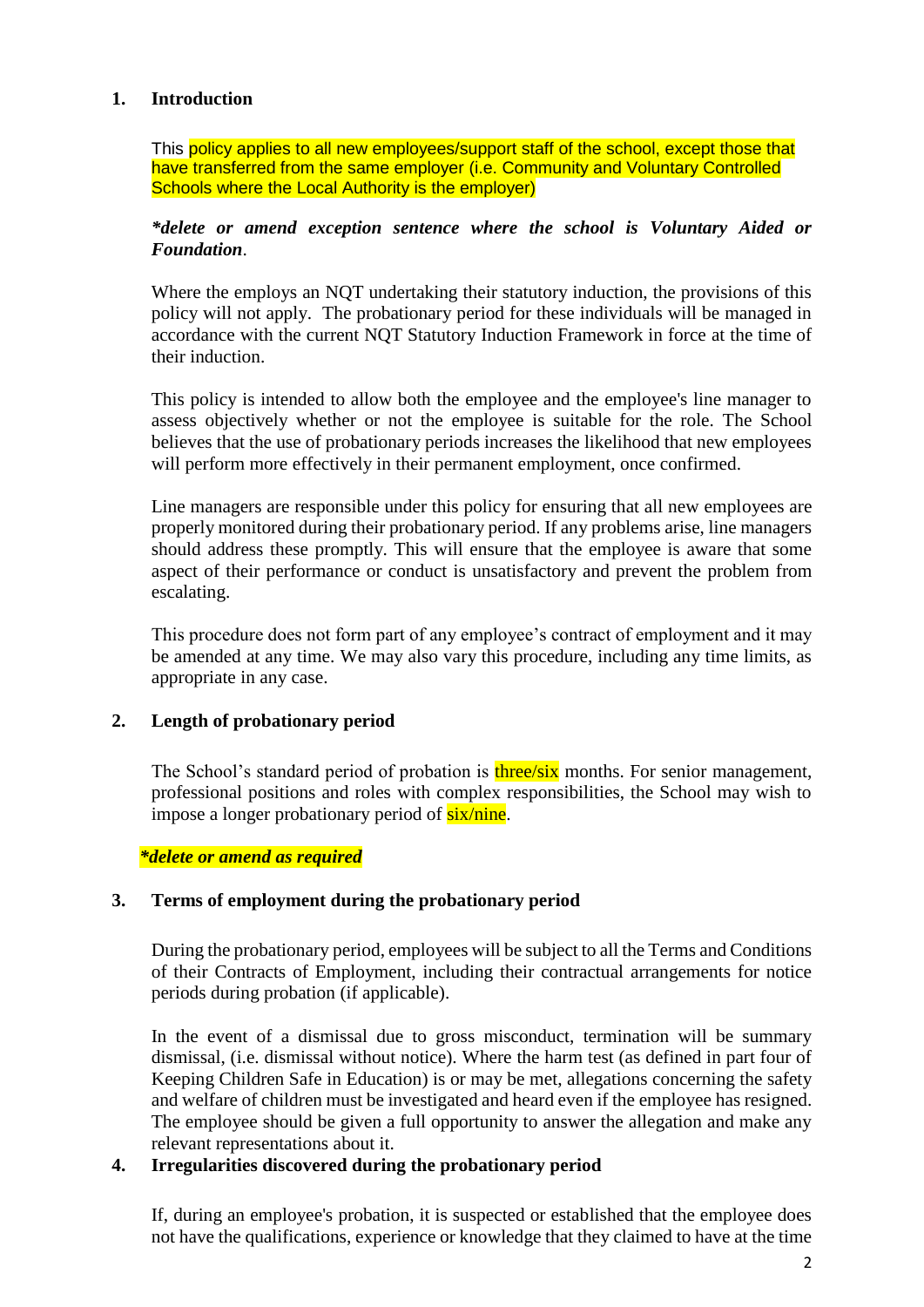of recruitment, then the matter will be discussed with the employee to establish the facts. If the evidence suggests that the employee misrepresented their abilities in any way, the School may terminate the employment in line with relevant policies and procedures.

Or

If the employee is an existing employee who has been promoted into a different role, then the School's relevant capability/disciplinary procedure must be followed in full. *\*delete or amend as required*

### <span id="page-3-0"></span>**5. Reviews during probation**

The line manager or appropriate designee will regularly review and assess the employee's performance, capability and suitability for the role during the employee's probationary period. A clear record should be made of each review meeting. A copy of the record should be given to the employee and the original retained by the line manager.

During an employee's probation, line managers should provide regular feedback to the employee about their performance and progress, and, should there be any raise these with the employee as soon as possible with a view to resolving them. The line manager is also responsible for providing guidance and support and for identifying and arranging any necessary training or coaching.

### <span id="page-3-1"></span>**6. Extending probationary periods**

The probationary period may be extended in circumstances where the employee has been absent from school for an extended period during the probation period for example ill health or maternity leave, or in exceptional circumstances where a further period is required to determine suitability. This should be done in consultation with the employee and confirmed in writing. An extension of an employee's probationary period will happen no more than once for a period not exceeding three months on the same terms and conditions as the original period.

### <span id="page-3-2"></span>**7. End of probationary period**

At the end of the probationary period, the line manager should conduct a final review of the employee's performance and suitability for the job. This will involve a meeting with the employee to discuss their performance and progress throughout the period of probation. The review must be conducted on or shortly before the date on which the employee's probationary period comes to an end. If the employee's performance is satisfactory, the line manager should then issue a letter of confirmation of appointment to the employee.

### <span id="page-3-3"></span>**8. Termination of employment**

If an employee's performance while on probation (or extended probation) has been unsatisfactory, and it is thought unlikely that further training or support would lead to a satisfactory level of improvement, the employment may be terminated.

Where a decision is taken to terminate the employee's employment, the employee must be met with and informed of the reason for the termination. The employee has the right to be accompanied at this meeting by a work colleague or professional association/trade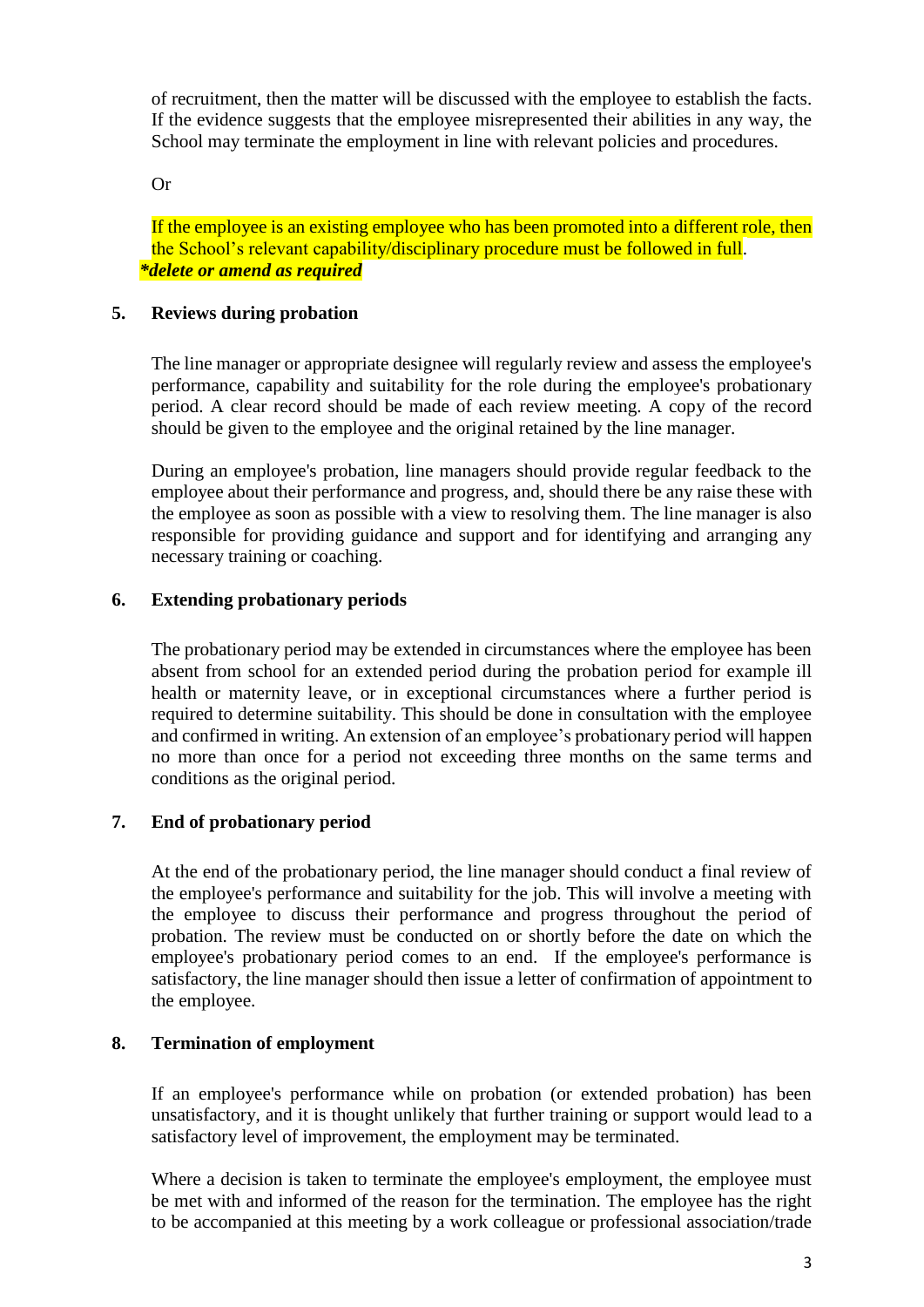

### Aycliffe Drive Primary School

Head Teacher: Mrs. R.M.H. Green Grovehill, Hemel Hempstead, Herts, HP2 6LJ<br>union representative. The School will write to the employee confirming the aircorficion ware on still the reason for it, and the notice perived diffed rive dents sch.uk

contractually entitled to in accordance with their terms and conditions of employment. The employee will be given an opportunity to appeal the decision.

If an employee's employment is terminated after the expiry of the probationary period, or Tel: 01442 404008 admin@aycliffedrive.herts.sch.uk Fax: 01442 404013if the employee is an existing employee who has been promoted into a different role, the School's normal capability/disciplinary procedure must be followed in full.

<sup>\*</sup> delete or amend as required If an employee's employment is terminated after the expiry of the probationary period, or if the employee is an existing employee who has been promoted into a different role, the School's normal capability/disciplinary procedure must be followed in full.

### *\*delete or amend as required*

### <span id="page-4-0"></span>**9. Appeal**

The Employee has a right of appeal against the termination of their employment whilst in their probationary (or extended) period.

Any appeal should be made to the person named in the formal termination letter, clearly stating the grounds for appeal. This must be done within seven calendar days of receipt of written confirmation of termination.

The appeal will be conducted by at least one member of the governing body as soon as is reasonably practicable following receipt of the appeal.

he outcome of the appeal will be confirmed in writing without unreasonable delay. There is no further right of appeal.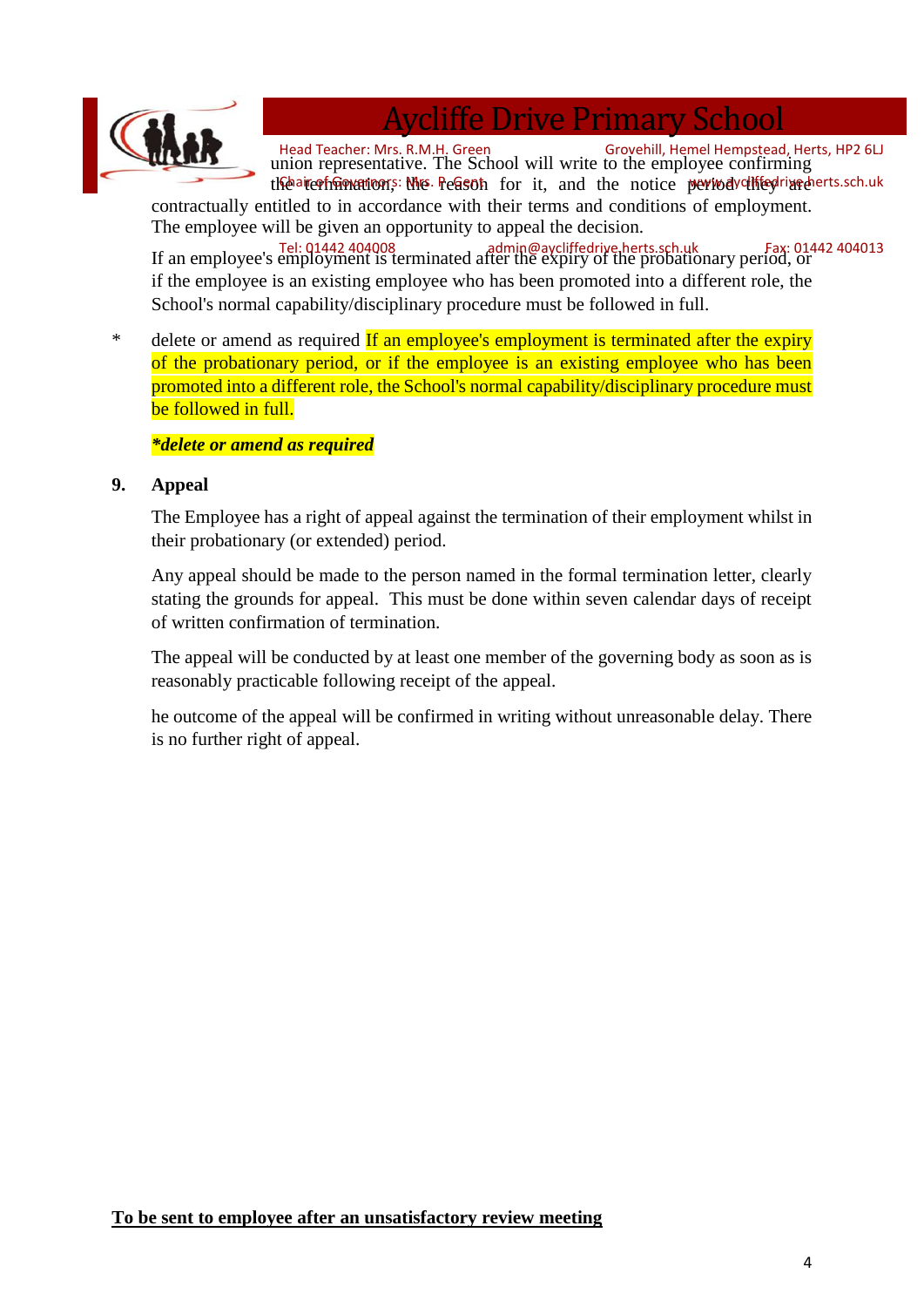

### Aycliffe Drive Primary School

Grovehill, Hemel Hempstead, Herts, HP2 6LJ

Datair of Governors: Mrs. P. Gent Head Teacher: Mrs. R.M.H. Green

www.aycliffedrive.herts.sch.uk

[EMPLOYEE'S NAME AND ADDRESS]

Tel: 01442 404008 admin@aycliffedrive.herts.sch.uk Fax: 01442 404013

Dear

I refer to our meeting on [DATE] at which your work performance during your probationary period was formally reviewed. Also present at the meeting were [**insert other attendees if applicable i.e. trade union representative/work colleague**].

At this meeting, the necessary standards required for your role were explained. I confirm that the areas where you have failed to reach an acceptable standard are as follows:

### [**Give details here of shortcomings and reminders of advice/warnings**]

In order to meet these standards, the following support and development has been mutually agreed:

### [**Give details here of developmental opportunities and support that have been offered/organised**]

I would like to remind you that confirmation of your appointment is subject to your suitability for employment in this role. You need to demonstrate satisfactory performance and conduct throughout your probationary period. If you fail to meet the necessary standards outlined above your employment may be terminated. Your performance will be reviewed again formally at the final review meeting on [DATE] at which you have the right to be accompanied by a trade union representative or work colleague. I must remind you that if at the final review meeting, you have failed to meet the standards outlined above, the outcome of the meeting may be the termination of your employment.

If you have any questions please do not hesitate to contact me.

Yours sincerely

Mrs Maria Green /Headteacher



Date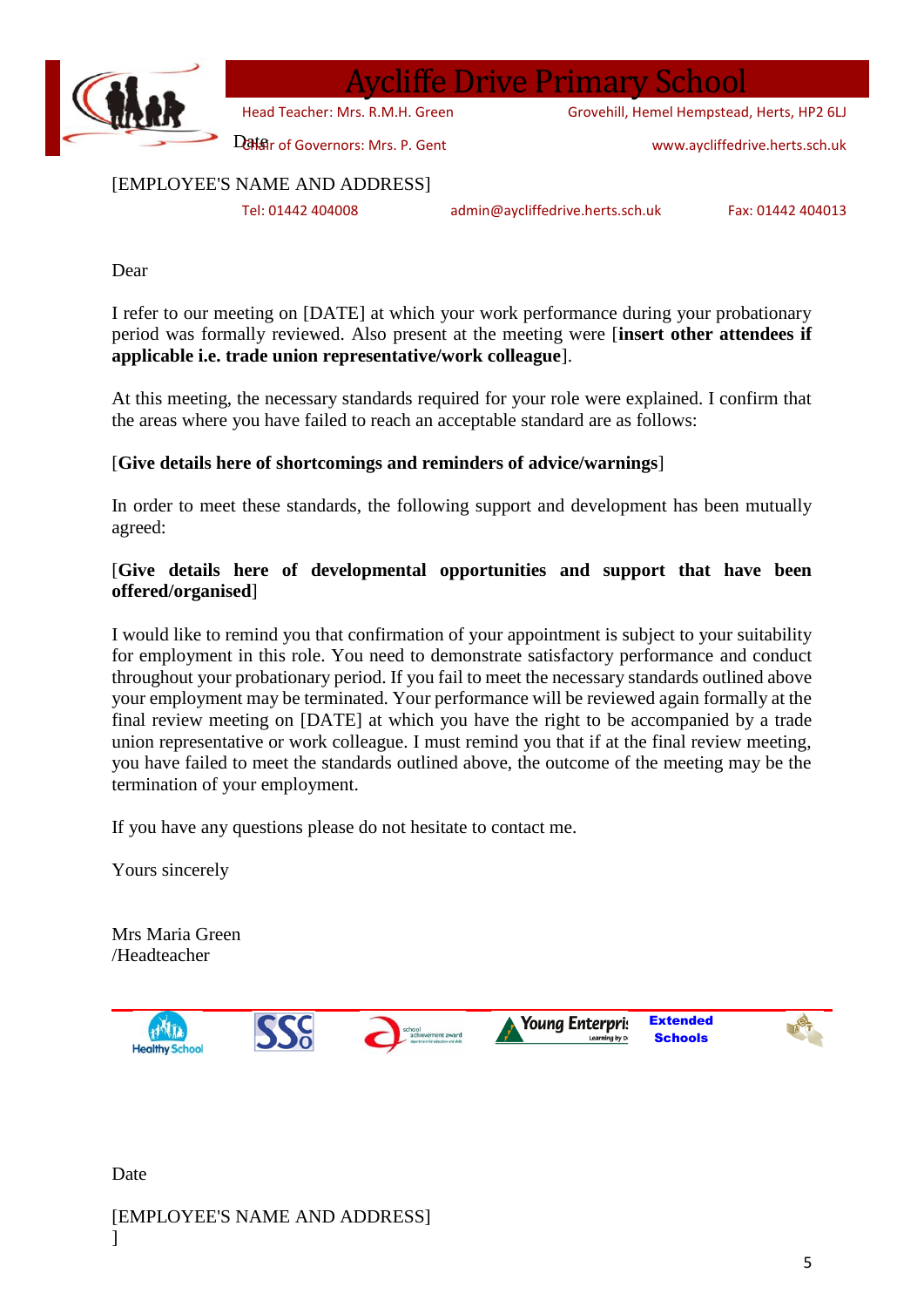

Aycliffe Drive Primary School

Head Teacher: Mrs. R.M.H. Green<br>Dear

Chair of Governors: Mrs. P. Gent

www.aycliffedrive.herts.sch.uk

Grovehill, Hemel Hempstead, Herts, HP2 6LJ

Further to the final review meeting on [DATE] regarding your probationary period, which is due to end on [DATE] I am writing to confirm that it has not been possible to fully assess your suitability for the port of 1442Bo TddLE This is due to  $6$ ST CAFIEL REASONE uk Fax: 01442 404013

I am therefore offering you an extension [**enter agreed time NB: this should not be longer than 3 months**] to your probationary period. This will take you to [DATE]. It is felt that this would give you a more reasonable time to demonstrate your suitability for the role. This extension would constitute a mutually agreed variation to your contract of employment as issued to you on **[insert original contract date]**.

During this extended probationary period the areas you need to concentrate on in order to reach an acceptable standard are as follows:

### **[Give details here of shortcomings/areas which you have not been able to assess properly]**

In order to meet these standards the following training/support has been mutually agreed:

### **[Give details here of developmental opportunities and support that will be offered]**

If you agree to this extension a final review of your performance will take place on **[insert date, time, location and name of reviewer]**. You may be accompanied by your trade union representative or a colleague if you wish. However, if you fail to successfully complete your extended probationary period you will only be given statutory notice of **[insert length]**.

If you wish to accept this offer of an extended probationary period, please sign the letter overleaf and return to me. A second copy of this letter is enclosed for your records.

If you should choose not to accept this offer of an extension, I regret that your appointment cannot be confirmed as you have failed to reach and maintain a satisfactory level of performance. This letter would therefore act as notice that your employment with Aycliffe Drive School will terminate with effect from [DATE].

Yours sincerely

Mrs Maria Green Headteacher



Date

[EMPLOYEE'S NAME AND ADDRESS]

|--|--|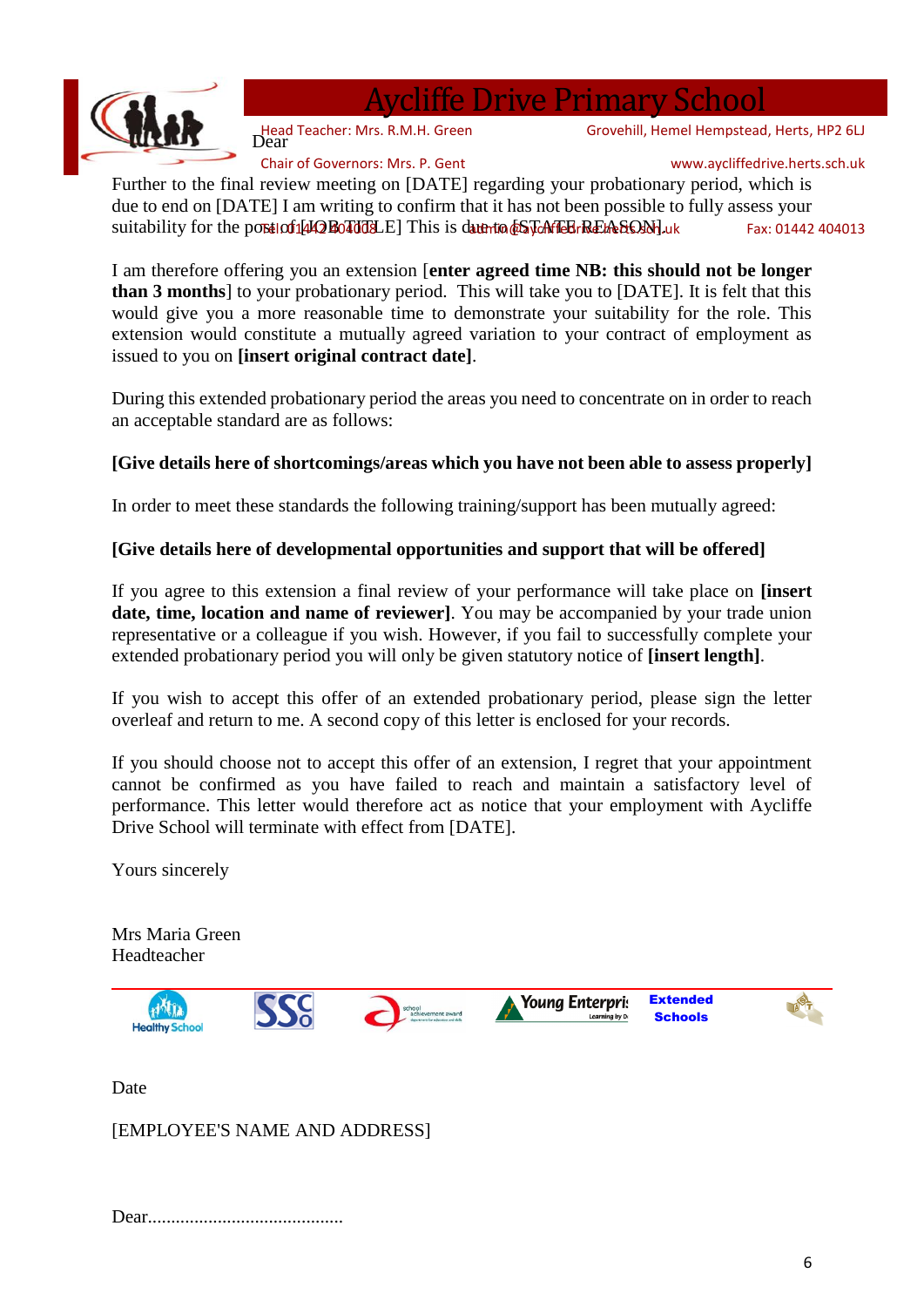

### vcliffe Drive Primary School

Head Teacher: Mrs. R.M.H. Green

Grovehill, Hemel Hempstead, Herts, HP2 6LJ

Chair of Governors: Mrs. P. Gent

www.aycliffedrive.herts.sch.uk

### **TERMINATION OF EMPLOYMENT**

Tel: 01442 404008 admin@aycliffedrive.herts.sch.uk Fax: 01442 404013

I refer to the final probationary review meeting which took place on [DATE] with **[insert attendees]**. The meeting was arranged in order to formally review your performance at the end of your probationary period.

At this meeting you were informed of the areas of your job in which you have failed to reach a satisfactory standard during the probationary period:

### **[Give details here of shortcomings and reminders of advice/warnings]**

After due consideration of all the evidence presented to me and of the responses from yourself **[and your trade union representative/work colleague – include if appropriate]**, I have decided that despite assistance being given to you over the past **[Insert number weeks/months]** you have failed to reach and maintain a satisfactory level of performance. I have therefore concluded that I must terminate your employment with Aycliffe Drive School on the grounds that you have failed to pass your probationary period on the basis of **[Failure to meet performance criteria, gross misconduct, misconduct, the headteacher reasonably concluding that you were unable to meet the requirements of the role].**

Your dismissal will take effect on [DATE] which takes into account the [NUMBER] weeks' notice to which you are entitled. You will/will not **[delete as appropriate]** be required to attend work during your period of notice.

If you wish to appeal against this decision you should do so in writing to  $\le$  insert name>>, chair of governors, via the school within seven working days of receipt of this letter.

Yours sincerely

Mrs Maria Green Headteacher